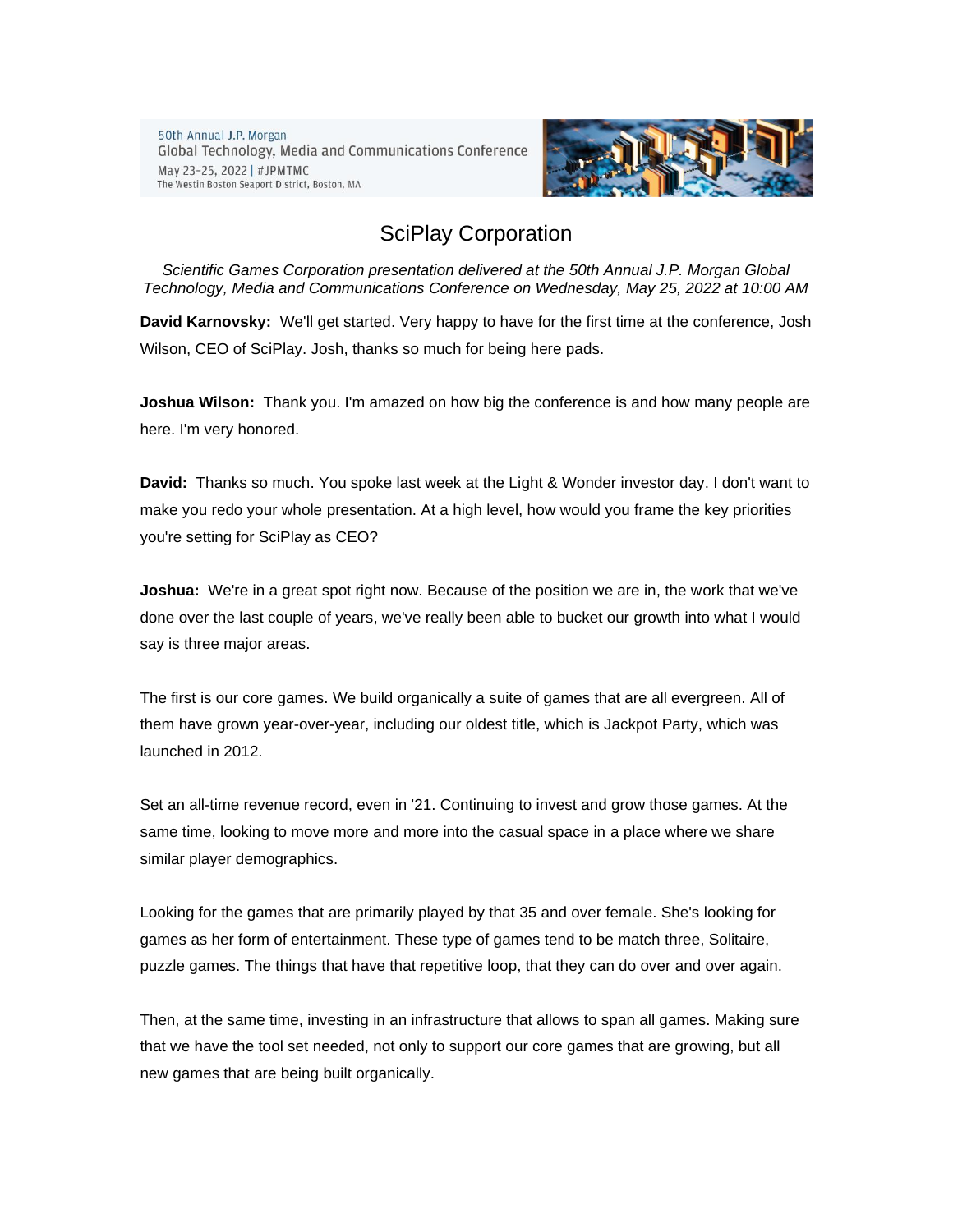Any game that we build VR that we acquire through M&A. Making sure that we have the right analytics plugins, UAD plugins, live-ops and services, and data.

**David:** Got it. It was a great overview.

**Joshua:** Thank you.

**David:** This past quarter, what stood out to us in your results was that there was a notable uptick in monthly active users, monthly active payers. This was concurrent with an increase in marketing spend. That largely reflects higher LTVs across the portfolio as a result of Project All-Star.

I'm curious. Can you walk us through this positive-return dynamic you're seeing on UA spend and how that should flow through for the year?

**Joshua:** Your question actually hit my answer, which is amazing. We had pretty good returns going into Q4 of last year, but we had very good LTVs. With that, we made the decision to increase the funnel of people coming in, extending our payback window from six to nine months because we were still hitting a ROAS that we were very pleased with.

When you take the mixture of increasing the people, our games being as healthy as they ever have been, so not only are we seeing increased ARPDAUs, but we're also seeing increased retention and less churn. All of this together is what aided to that increase in DAU and MAU that we saw really in our core games.

Right now, we're not seeing any turn or any change in our returns. We're still running above forecast, so we're going to continue running at the marketing spend that we are, but I think it's because we're so focused on delivering the best entertainment inside the games.

When people are coming in the games, they're staying longer and playing more. As long as we can continue to deliver that, this, the spend makes all the sense in the world, and we expect to continue seeing that very steady growing DAU, but really more focused on that growing payerbase because that is where, that's who generates the revenue and the real growth.

**David:** Got it. Just going back to your comment on the LTVs and the best retention you're seeing. That's from Project All-Star. For people who are less familiar with it, you can walk through the project.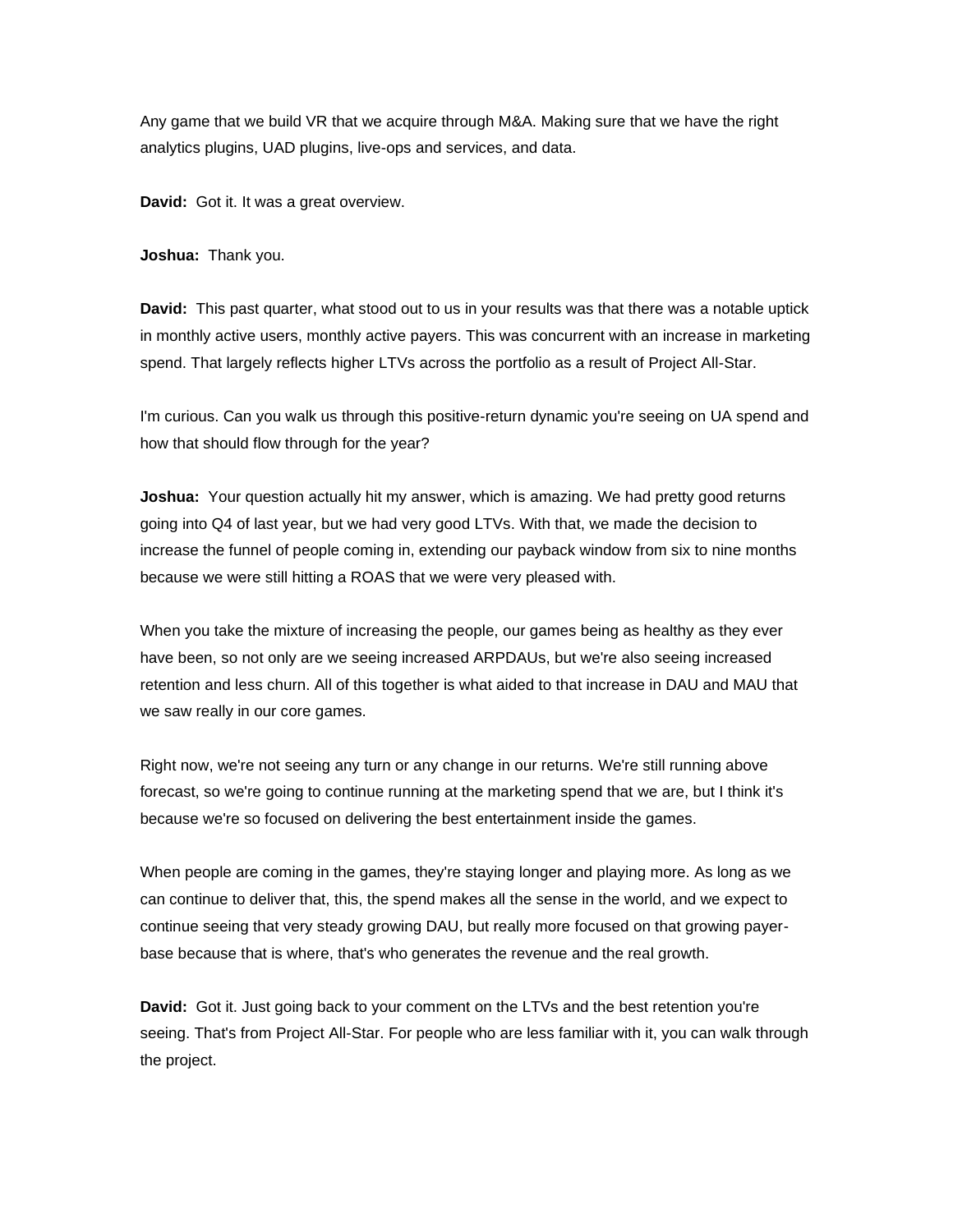**Joshua:** Internally, we put names to everything when we switch and we move over to doing a new strategy.

Project All-Star for us was when, as a company, we looked at our three largest franchises and looked at it and said, "Hey we want to make sure that we're hitting on all cylinders on these games. We want to make sure we have a dedicated team to live-option services, dedicated team to meta, and a dedicated team to data and economy."

As we realize that hey, in the past week we did one or two at a time, never all three. What we realized is wow, we're seeing all of this success in all three buckets at once, and we get these learnings, and we're taking them and moving them from game to game. We started seeing each one of the games performing higher and higher and higher.

As we went through it, we were like, why not take this knowledge and effectiveness and put it into more of a centralized platform or a centralized repository almost, and allow all of the games in the portfolio to be able to take advantage of it without having to build out all of the teams. This was started with Jackpot Party, quickly went to Gold Fish, then Quick Hit.

The beginning of this year we announced the investment into what we call the SciPlay engine, and that is moving to take all of this knowledge and basically algorithms and put them into that centralized location with the hope that all of our current games that are not in Project All-Star will be able to take advantage of it.

Then, any new game we build or potentially any M&A where we bring in new games will also be able to plug into it.

**David:** Got it. Josh you previously highlighted ad-tech as an investment area for SciPlay and something that you think you can leverage across the portfolio, so I'm curious, how do you go about executing that, and then what role does Alictus and its large base of DAUs play in?

**Joshua:** I'll start with Alictus. Alictus already had done quite a bit of work, especially in the ad monetization area because that's how they monetize all their players. Bringing that in basically jumpstarted us two years from where we would've been trying to build it from the ground up, and has already put us in position where we can look at using that technology and putting it into other games for example, Solitaire Pet Adventure, which we have been developing.

We would've developed the game from the start with ad monetization in it because traditionally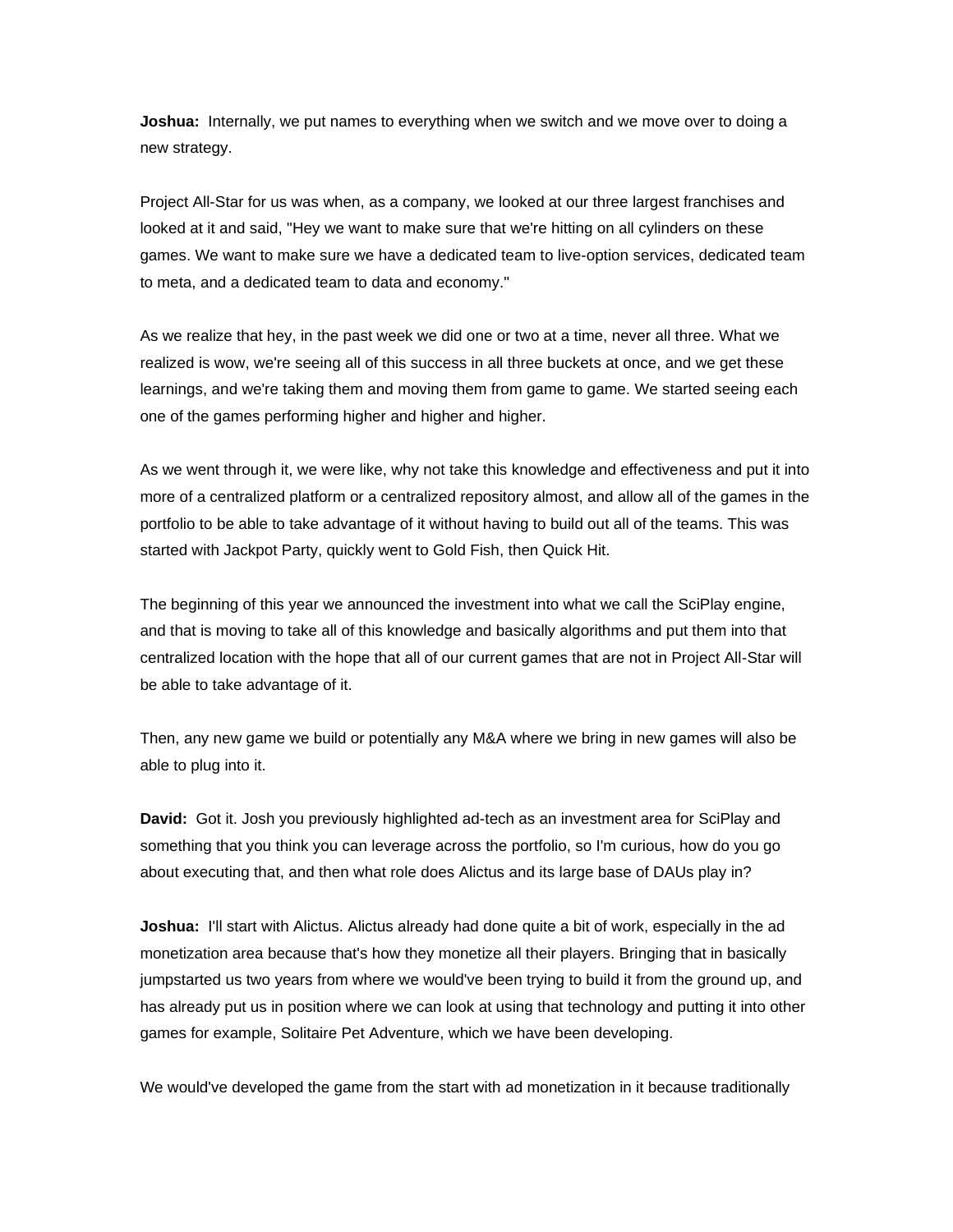Klondike games do better with it, but we didn't have the technology so we built it as an IAP game. Immediately after that acquisition, we were like, "Hey, we should redesign this and design it the right way, and let's put ad-mon into it."

We actually slowed down the release of it and said, "OK, let's do this and make sure it has the right economy." That's what we're working on right now. We're very pleased with what we're seeing as far as how the game is going to turn out, which should come towards the back half of this year, let's call it back half Q3 into Q4.

On the flip side is the ad buying. Marketing expense as far as a line item is one of the largest for all video game companies. We're in the hundreds of millions. Our chief revenue officer is constantly talking about efficiencies, "Hey, if I can find one percent here, instead of using this publishing network what if we built our own publishing network and we save three percent?"

We came up with basically a plan to stick inside of the SciPlay engine which will once again be used across the entire game, but the entire thought is using technology to buy more efficiently. The way I think of it is, if I can have a little bit better LTV model, I can get one percent better on my spend, if I can have a little bit better churn model I can increase the LTV by two or three percent.

All of these things are on a base of hundred of millions of dollars which means it's just more top line and bottom line right away. For us it was a no brainer to invest here because it is how you add new cohorts into games so we might as well get the most out of every dollar we spend.

**David:** For Alictus specifically on the UA side, can you talk about how you can maybe target that group...

## [crosstalk]

**Joshua:** Alictus being primarily in the hypercasual space right now, for the people that know, it's high DAU for short lifecycle. They get around 28 million MAU, which results to really close to about 28 million installs a month. Out of this 28 million installs, about 50 percent overlap with our core business demographic.

What we are looking at doing right now is taking, how do we extend the lifetime value of the individual by moving them to longer-term franchises throughout the entire portfolio?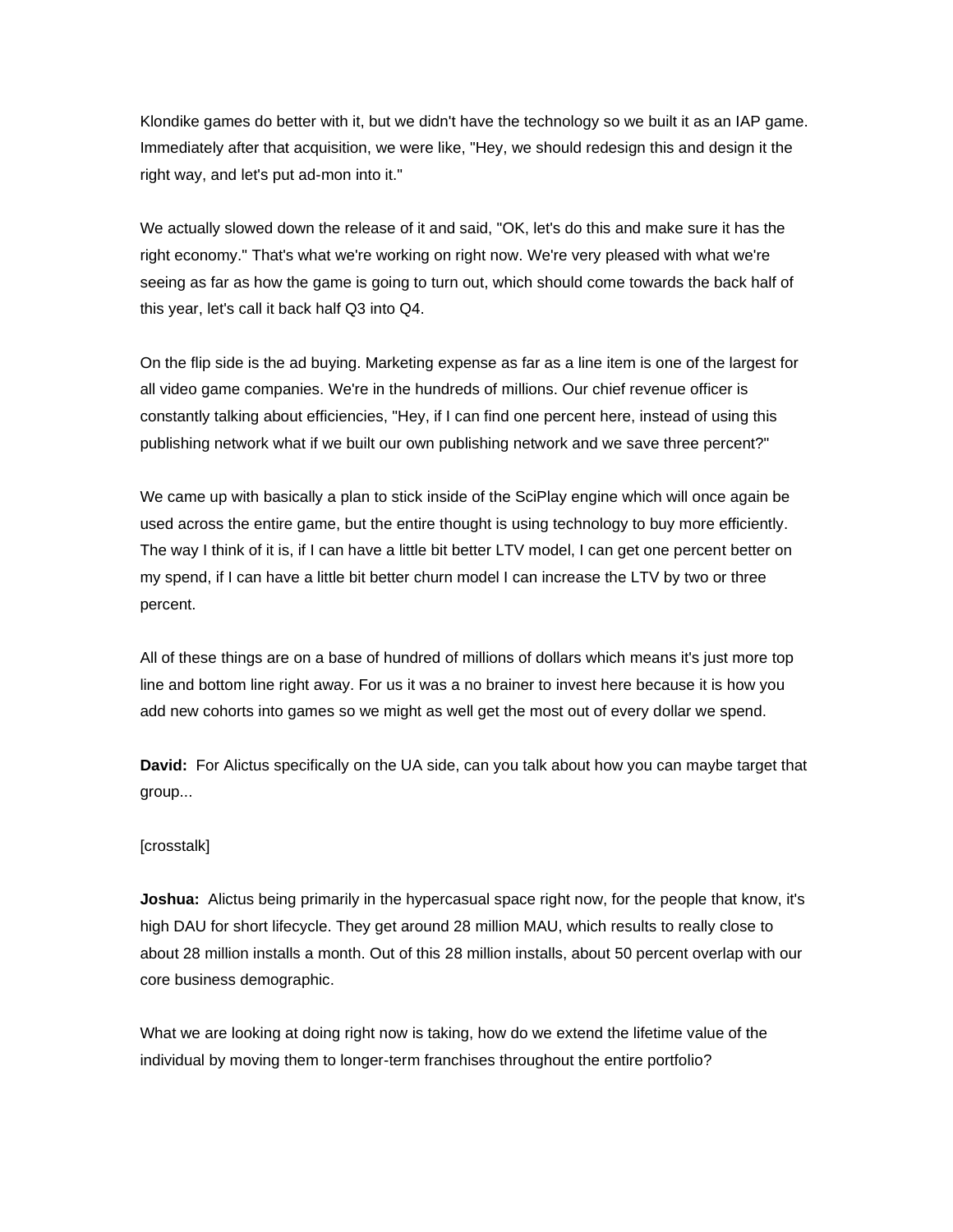Timing behind that, acquisition just finished March 1st, the key initiative is like, hey, let's help them ramp up, let's help them scale because they make more money by building more games and they've been very, very successful at that.

Right now the focus is, let's get the team where we want them and get their roadmap to what their dream is, and then probably sitting in late Q3, early Q4, we start really the moving of the players into the longer lifetime value games.

**David:** Jumping ahead to that, and then we'll talk about the near-term and growing Alictus. Maybe can you talk, like, what data can you look at in an Alictus player that would then help you determine this is someone who might really like Jackpot Party.

Can you explain for the audience, everyone's heard of IDFA, not everyone's heard of IDFV, and that's an identifier for you? How can you utilize that?

**Joshua:** Another huge synergy for us with Alictus was helping us create a larger IDFV network, so giving us the information...I guess for those of you, IDFA, which is what Apple really is making more difficult for all of us to get information about because the individual player has to give permission in order for us to have the data.

We know that only about 20 percent of the users out there do that.

IDFV says as long as it's a player inside your network of games, you can share that information across all games. This gives us through this very large mile, the ability to see a much larger group of users and know who they are when we want to pull them in and out. One, we can see this user, see, hey, have they ever been part of a social casino world?

More importantly, I think what we do is we look for attributes or behaviors. Are they longer sessions when they're playing hyper games? Are they more engaged to the actual ads to progress further? We're looking for these attributes that make us go, OK, really, they want a longterm game, they just haven't found the right one.

It's the people who behave that way are the ones that we'll try to send over. As we send people over, we'll know, these attributes have a higher stay tendency, these attributes do not. When they're these type people, don't send them here, we'll keep them in and try to send them to another one of the hyper games, when they're these type of attributes they go to the longer LTV games. Does that make sense?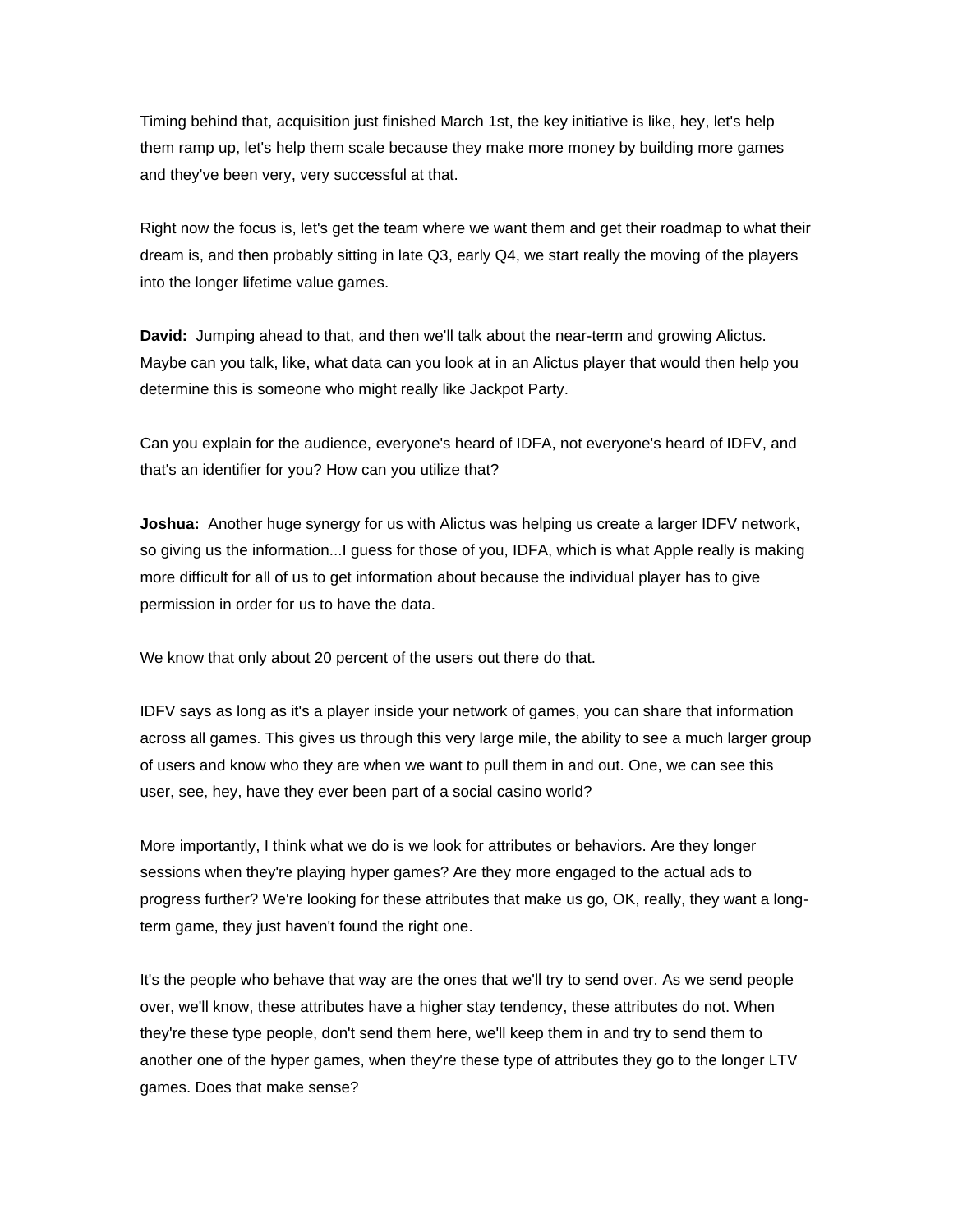**David:** Absolutely, yeah. Sticking on with Alictus, the hypercasual space is very competitive and the dynamic that you mentioned kind of frequent churn and what games are popular, from a developmental standpoint, how are you thinking kind of about scaling up Alictus's output to some of its competitors?

**Joshua:** One of the things that drew us to Alictus is they had been continually taking market share in hypercasual, growing significantly faster than the market itself was growing. As we dug in we realized that they had put together a process for building games that I had never seen before. It's, to call it better, worse, their own secret sauce.

They have a team of people who are basically trying to figure out what will be successful at a very low cost. They start with hundreds of items, or themes, or ideas.

These hundred, they say, hey, these 10 seem to have more heat on them than the others, now let's do variations of these 10. Now they build 50 out of those 10. Only five of these seem to be. They don't put any development work until they get down to here.

This method or this, like I said, system of building, they've created more than six number one hits in the course of two years. I honestly don't know of another company that has been able to reproduce that, and they do it without failures, which is what I think is remarkable.

For us, it became a, well, how do we help you increase your creativity team so you have more ideas and then get more of the games out faster? That's where we come in to help them scale. It's very difficult to take a company from 30 people to 60, and let alone 60 to 100. Most companies hit a wall. Most companies fail before they succeed and they just become less profitable.

We have done it multiple times in multiple studios so we feel like we're able to bring that synergy to them or bring that knowledge to them, and so far we've seen great success.

**David:** You noted previously following Alictus, you have the ability to do in-app ads at a greater scale and you mentioned Solitaire Pets. How do you think about rolling this out to the rest of your portfolio? You've noted 90 percent of the users on your platform don't pay, can you serve ads to them or do you kind of have to perceive with a lot of caution there?

**Joshua:** Whereas we see it as a big opportunity, we are going to move with a lot of caution.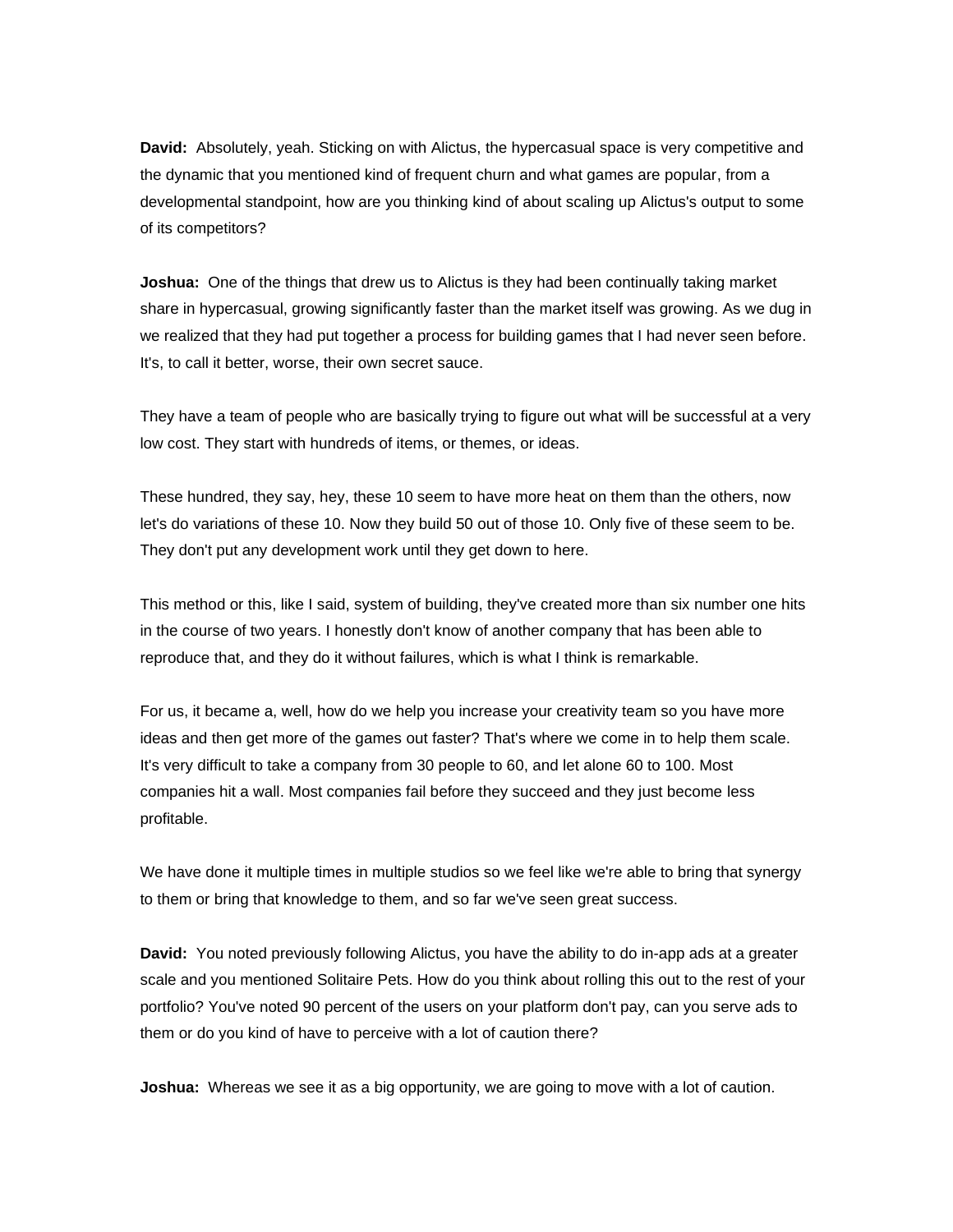Social casino primarily has not been ad monetized. The reason for that is that genre is the genre that is growing payer basis faster than every other genre. Mainly because that genre was the last to really pick in or to implement metagames and live services.

For example, if you would've asked me this question five years ago, I would've said, well, that number wouldn't be 90, it'd be 95. In the course of five years, we've taken five percent of that population turned them into very valuable users. If we would've sat and gave them ad-mon back then we would be worth at least a hundred million dollars less, but we would have a lot more admon.

Identifying exactly who the person is who will never pay, if someone can tell you they can do that, I think they're incorrect.

Mainly because this player is evolving so quickly and more and more people are spending their entertainment money on mobile games compared to what it used to, that people who weren't payers are turning into payers two to three years into their life cycle, some five years into their life cycle.

The reason is, it's not because they're getting a new slot machine that they all of a sudden love, it's because they're getting a new meta feature or a new live-ops event that is causing them to increase their engagement in the game like they didn't have before. That is the reason they're going, this is worth me putting in five dollars to get double the time.

It's a huge opportunity, but it's one that I think we're going to wade in very slowly now, different than the expansion into casual.

Almost every casual game is either 100 percent ad-mon, a 50/50 hybrid, or an 80/20. Very few are zero. My assumption is every new casual game we would launch would come with more likely than not some type of hybrid version of ad mon into it or the major revenue source.

**David:** Going back to user acquisition for a second. I think, based on our conversations, there's a perception among investors that the loss of IDFA access or a partial IDFA access with iOS 14.5 has fundamentally changed the mobile games industry in a negative way, in particular the ability to launch new games that might rely on a small number of in-app payers.

How do you view that? What adjustments have you had to make internally as privacy rules got stricter?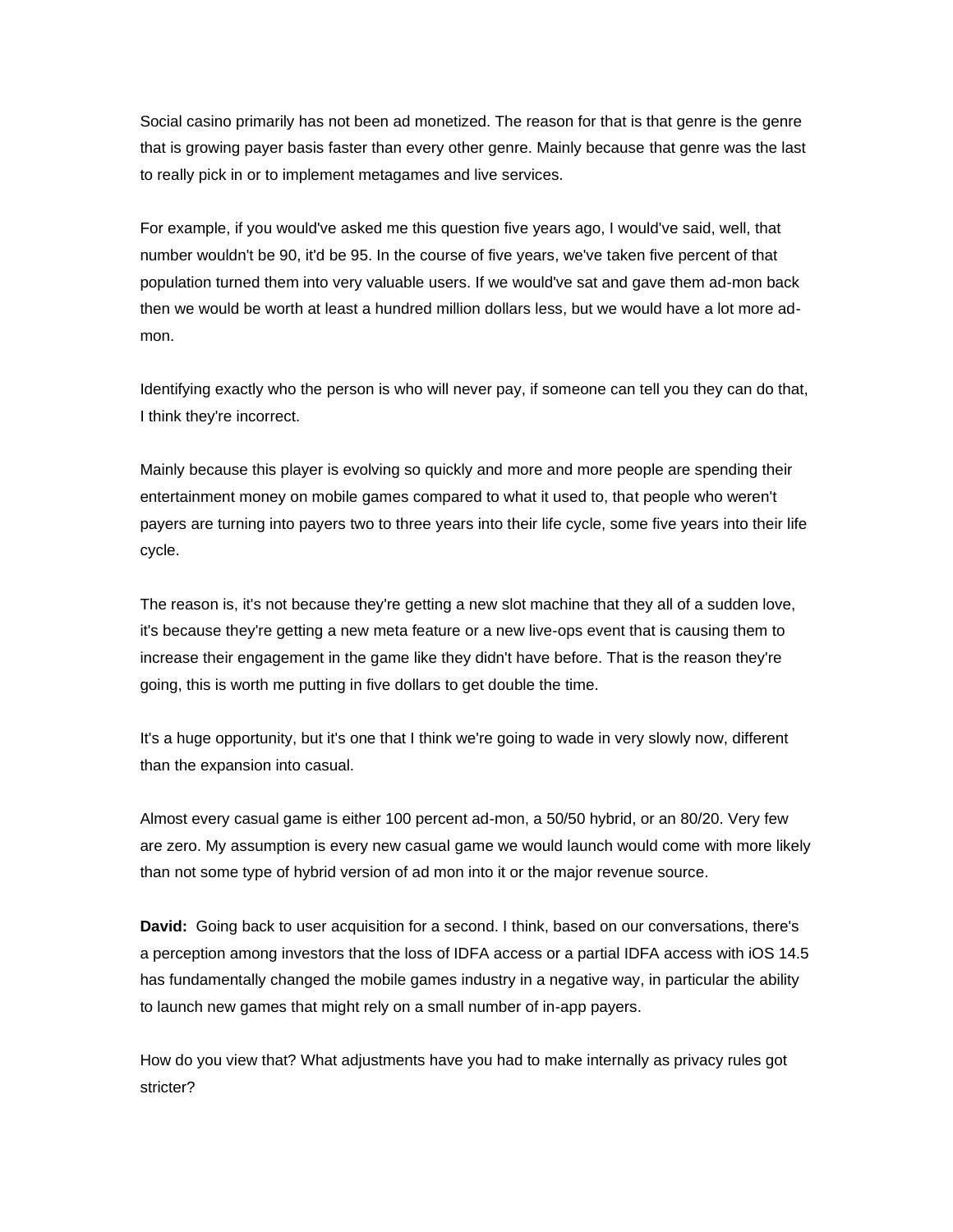**Joshua:** Let me start with the macro. I think it's harder to launch new games if you're a new company because you don't have any existing player base or any existing information to start with.

If you are a brand new company that started from the ground up, and you're trying to put a game into the market, it will cost you more money to scale that game than it ever has in the past, mainly because it's harder to buy on Apple because of the IDFA reasons. It's more competitive throughout the entire industry itself.

To launch new games in a company of scale, I don't think it's a lot more difficult. We're not finding it harder to bring in the people. Also, we have existing cohorts of people that we know, and we're able to feed games. I think those two places are different.

Where did it affect our business as a whole? We had to change our philosophy, especially spending on iOS. As most of you are familiar, the IDFA stuff came in April of last year but didn't really hit our market until late July, early August.

Overnight, it became very, very difficult to reach large groups of people and still be profitable. The thought or analogy that I try to use is, if we were able to reach 2 million people per month, all of a sudden that 2 million drops all the way down to 500,000, and if you tried to reach 500,001, that 1 became ungodly unprofitable, and you wouldn't spend money on it.

That became the new reality. Well, each month that's gone by as Apple has continued to update their own network, it's improved a little by little. If you said August was 500,000 people, September was 600,000 and then 700,000. We're not back to what we were by any means, but we're seeing it improve.

This is part of the reason in Q1 we were able to outperform our performance as AI Apple actually improved faster than we thought they were, or I should say iOS was able to improve faster than what we thought. I think the humility part or the business part that you had to really change was companies were used to spending money chasing revenue growth.

If you continue to do that in Q3, Q4 of last year, and even arguably Q1 of this year, you did it at a negative EBITDA. I think that's part of what hit our market as a whole as people were worried about continuing that top line growth at the cost of returns.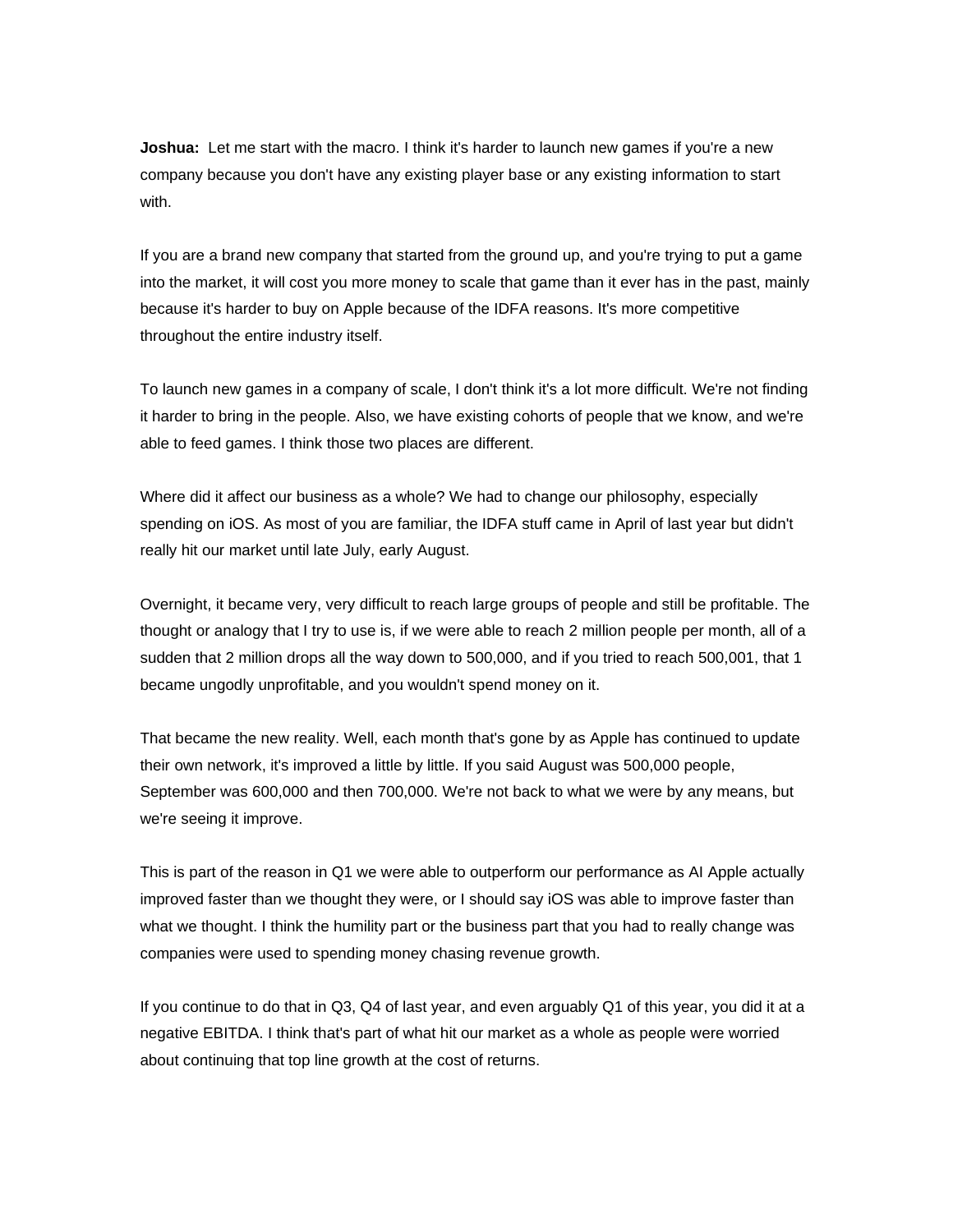**David:** You've been able to make that adjustment over time, but then now investors are saying, well, Apple could potentially make other changes prior to introducing things like Private Relay, which [inaudible] IP addresses. Any thoughts on that?

**Joshua:** Apple is going to continue changing things. That's about the only thing that is for certain. The only other thing that is for certain is ad networks are going to continue finding their way of identifying people. Fingerprinting, right now Apple's letting go through, but everyone says eventually will go away. When that goes away, they'll be three other ways to do it.

I think our goal in the meantime is to build as big of an IDFP network as we possibly can so we can have our own first-party data, this way giving us a big enough population not only to grow our current games but to launch new games into our ecosystem.

**David:** Necessity will breed the innovation.

**Joshua:** Exactly. [laughs]

**David:** Last week you revealed Project X as Spell Spinner. It's a game that combines spinning mechanics and puzzles with RPG battles. We talked about this a little bit, but those combination of elements is very deliberate. What do you think is important for investors to understand about this game?

**Joshua:** It sounds like an unusual game, but the method behind how we got here made a lot of sense. The spinner box is primarily the same fundamental thought of a slot machine. Here's a place where we have the mathematics, we have the understanding of the thrill factor, and we really understand that as a company.

The mixture that we're adding into it through using kind of the meta of the Empires & Puzzles gives you the collection / building the proud, so, what am I here for? When am I going to be here? Long-term?

The last, which is adding a little bit of a different thought to it, so the RPG, is how we implement kind of the loss aversion thought into the game. I built all of this stuff, but someone took it from me, I need to be able to maintain it.

From our head, as we designed this game with our team from Finland, it became more and more exciting as we built it through because we felt like, hey, this is really going to be met for our core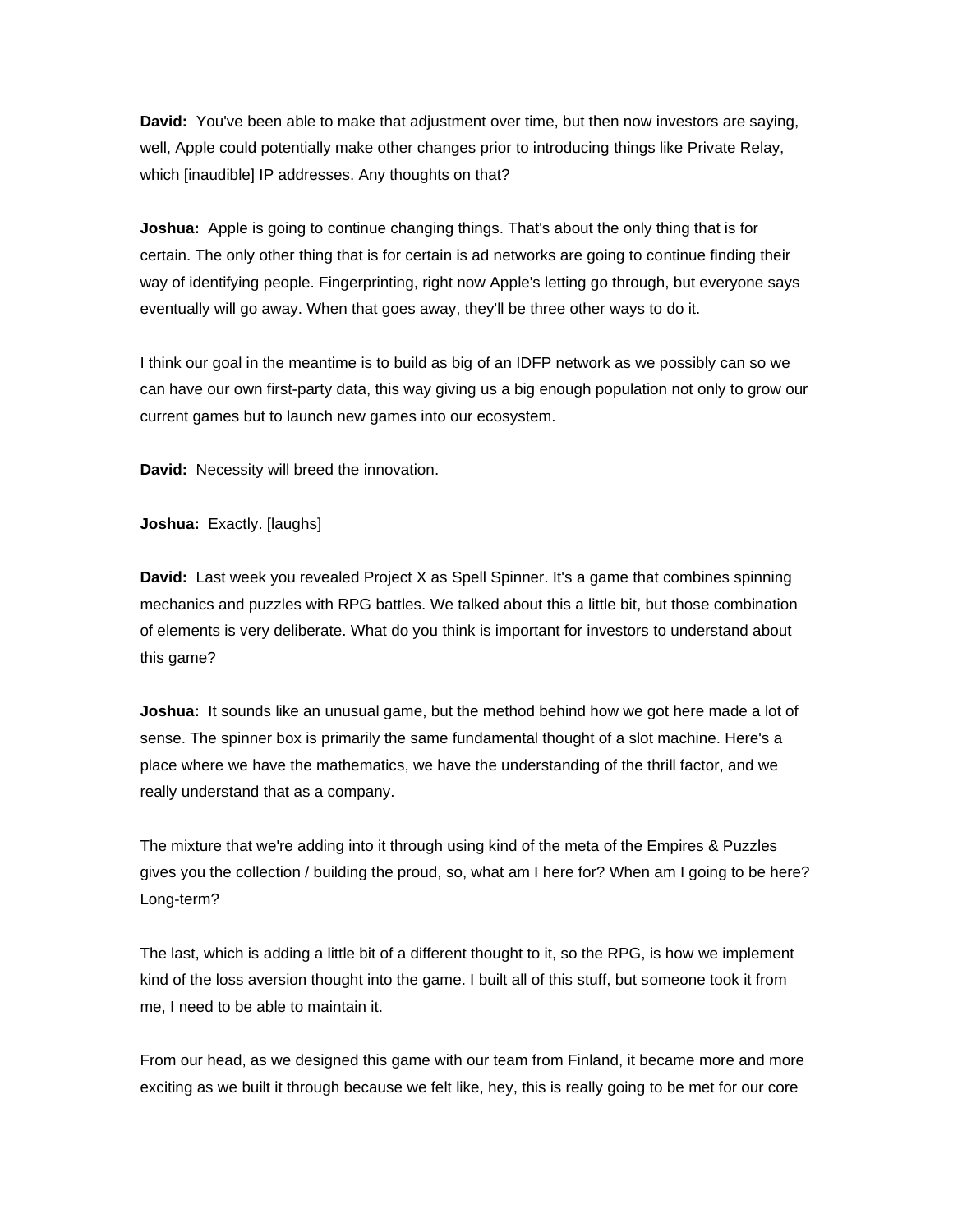player, and we're very excited for that point, but it's also something that the market hasn't seen yet.

The genres of what we're taking from, or the simple core loops that we're taking from are all very, very popular, and they all are primarily that 35 and over female. I'm excited. You've seen the video yet?

**David:** Yeah, we saw it at the Investor Day.

**Joshua:** Yeah, the Investor Day, that's right. If you haven't seen the video, it's on our website, it is cool. I'm excited.

**David:** You mentioned Empires & Puzzles, in my head I was thinking Coin Master. Is that an accurate thought, and just given the success of those games, is that indicative of your ambition here?

**Joshua:** Yeah. That's taking the kind of a Coin Master simple core loop with the social aspect of it, because I mean, what makes that game wildly popular is everyone gets their friends to play. Taking that type of thought, but mixing it with the builder that comes from Empire Puzzles is why we think the two together are going to be an amazing mashup.

**David:** Do you have a sense for soft launch, full launch?

**Joshua:** Yeah. Right now we're kind of what we call internal alpha. This is where we play through, we internally test it over and over again. We're shooting for tech launch somewhere in late Q3. This is where we take the game and launch it at stores, normally not in the US, places where they have large groups of people, and we're just testing the technology.

We want to make sure that the game could scale when we put it out. From there we go into our soft launch, which we're expecting to be the end of this year. How long does it take for soft launch?

**David:** Can vary.

**Joshua:** Yeah. I've seen games take three months and I've seen games take a year, because soft launches, are the features right? Are they tuned right? Do the people behave and play them the way you would hope?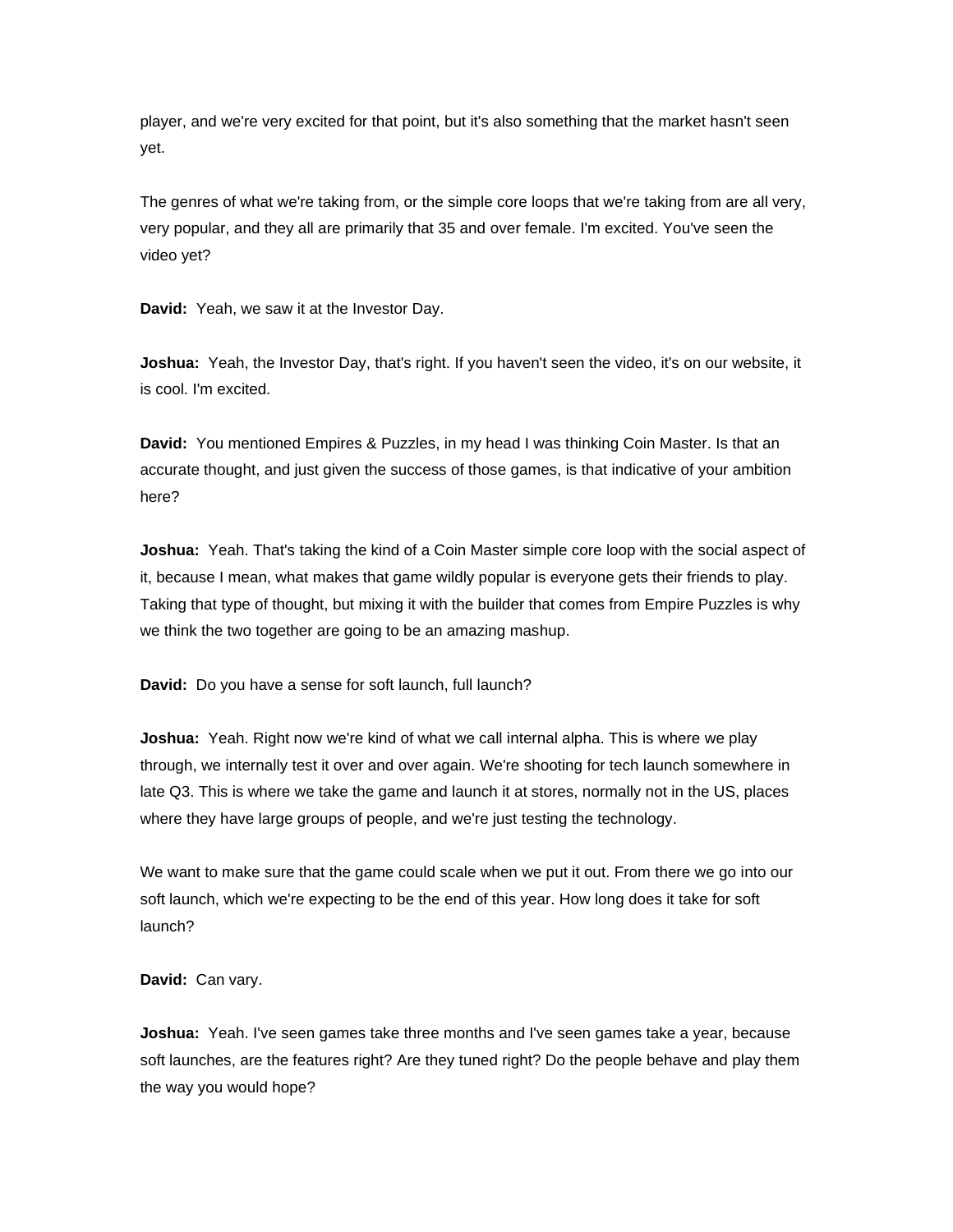Then you have economy, you do not want to invest marketing money until you have a stable economy. Economy tweaks take three to four weeks to test every time you do it, so if you have 12 of them, three, four weeks each, you quickly get through half a year.

**David:** Got it. You've stated a goal of one to two new games per year. Historically, SciPlay built games in-house from the ground up, how are you thinking about execution on the pipeline in terms of resource utilization and then, you touched on this a little, but what kind of drives your vision in terms of genres, or mechanics, or audiences you target?

**Joshua:** We'll touch first on how to introduce new games. Yes, we've built internally everything. That's basically been how the company was started, and we will continue to have that be part of it. We have all of the, what we feel is the knowledge when it comes to economies, metagames, and live services, and then also our reach or growth team.

What we're missing is the simple core game. We don't have a lot of talent in building Match 3 or a lot of talent in puzzle games. This is where we'll either hire in the talent, bring people who are experienced who've done it, or do acqui-hires of companies that have launched multiple versions of that. I consider both those organic.

The other way is through M&A, where we're looking for companies that have already built games, scaled them, know how to run the company, they've got proven technology, they have a proven track record of releasing successful games, and that's where Alictus type company comes from.

We go both ways as far as that goes. The goal is to get the one to two really focused on what we think our core demographic is. If you go look at Match 3, it is a primarily 35 and over woman. She's very engaged in the game. A lot of them, been playing them for years.

When you even look at our world, if you remove social casino, most of our marketing spend is on the casual genre. And so finding the places where we find successful heat there also helps us drive, because that tells us it's our player who wants our type of meta.

**David:** Another area for investment that you've highlighted in the past is a direct-to-consumer platform. Can you walk through what your vision for this is in terms of creating a separate environment, and who in your player base is this right for? Is this mainly for spenders, certain types of spenders?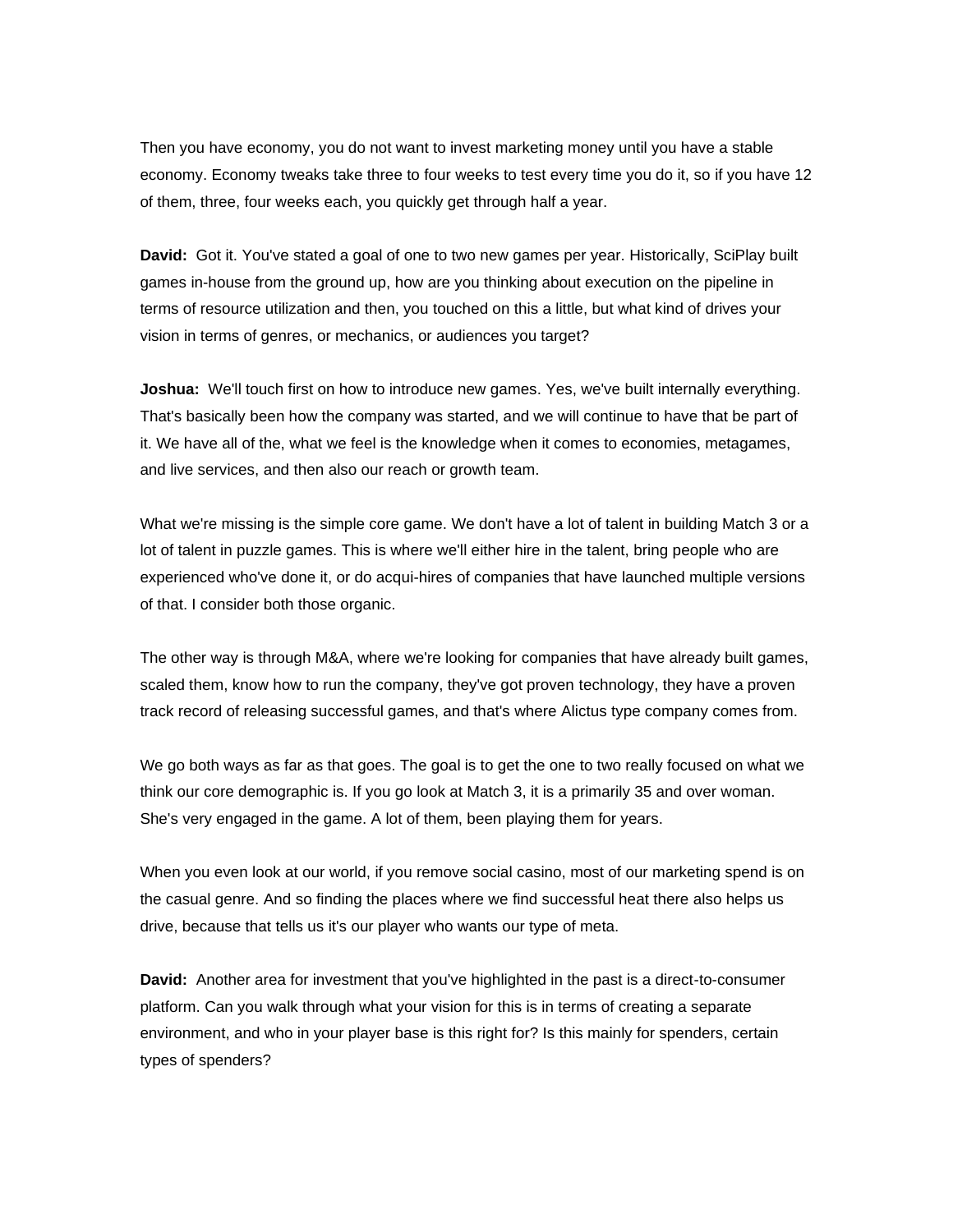**Joshua:** If you're in mobile video games, you live on Apple's, Google's, Facebook, and Amazon's platform. They own the platform, they own the phone, they own everything around it. They decide who the advertising is and they decide the communication to the players.

First and foremost, when we think building out our own platform is, how do we become closer to our player? And what that's in, payer, non-payer? I just want to be able to have as good of a relationship as we possibly can because ultimately we're a customer retention company.

Once a player is in our ecosystem, our entire job is to keep them in our ecosystem as long as we can. The way we have managed that is by building great entertaining games, but it still first and foremost comes to, how long can you keep this individual in your world?

For me, that's the main push for the platform, is to get people in my world, where I own their entire outside surroundings, I decide which of my games I want to show to them, I decide how the communication goes, so on and so on.

There are other inherent benefits that we love. Being on everyone else's platform, you pay them 30 percent to live in their world, while that 30 percent goes down to 6 to 10 percent. Each user I have is literally 2,000 basis points more valuable to me when they spend money.

I think it does cause us to say, hey, our most valuable people are the ones we want there first. Also because it helps even strengthen the relationship between them and our VIP team, which their entire job is to help make sure that they're enjoying the games. If we can do that on our own platform, we can talk to them however we want whenever we want. I think I answered your question. I kind of rambled.

**David:** No, that's great.

**Joshua:** It's about the customer and being able to increase that relationship.

**David:** Got a few minutes left, anyone in the room have questions?

**Joshua:** Yeah.

**David:** We do have one. Hold on, we'll wait for the mic.

**Audience Member:** I've heard from some of the lottery players that the social casino, iCasino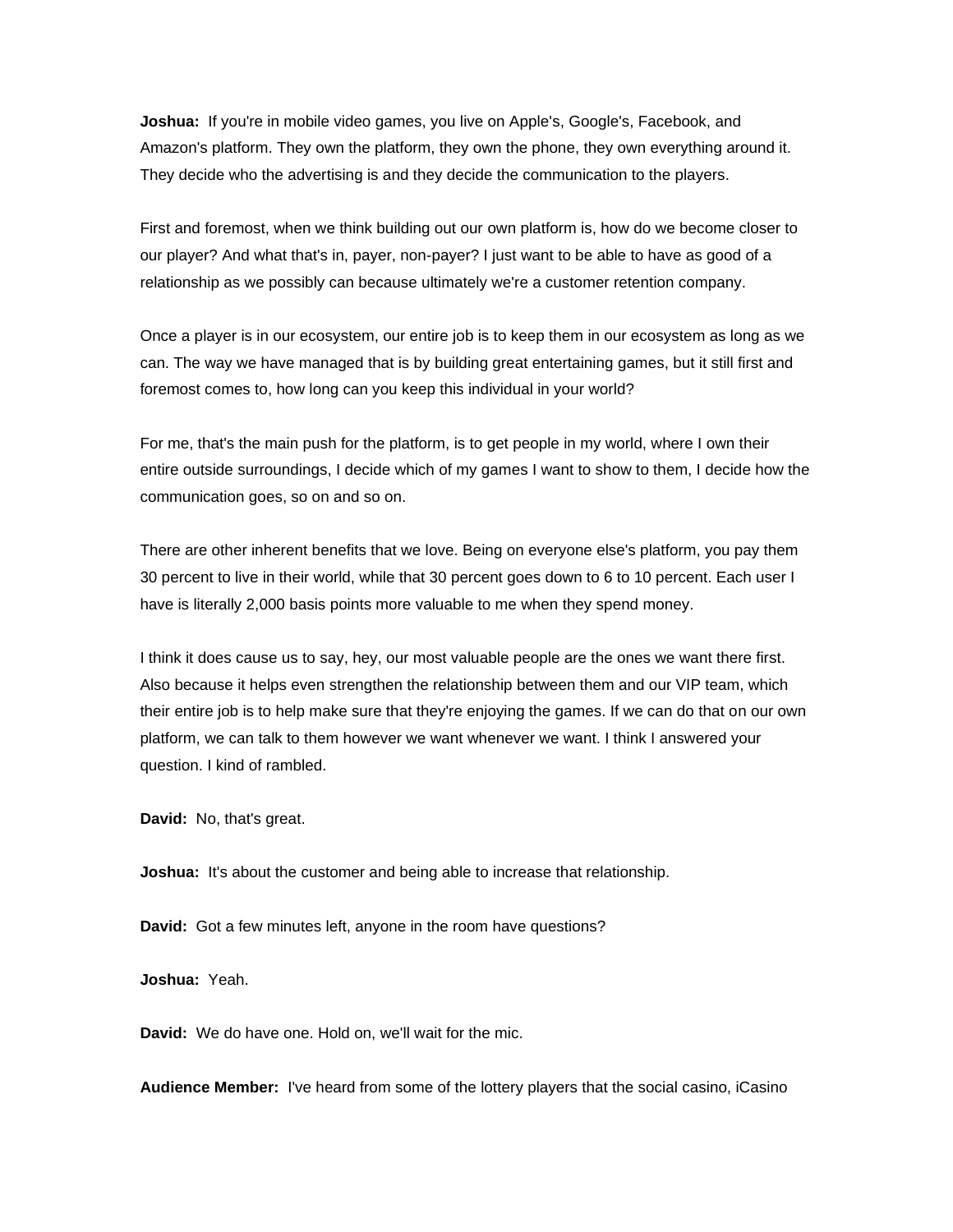overlap with what they offer. Some people are concerned it's pretty comparable. Can you talk about the competition level between those two mediums?

**Joshua:** IGaming and social casino?

**Audience Member:** Yeah. Also with the iLottery players, [inaudible] there was overlap. Maybe I'm mixing up with iCasino.

**Joshua:** I'll be honest, I have seen almost nothing with iLottery so I don't know that there's overlap at all, to be honest, from a statistical point. iGaming, there's actually some overlap, but it's positive for us. In our social casino business, our largest states are the one where gambling's legal. Nevada, Florida, places where there's casinos, land-based casinos tend to be our biggest states.

What's even more interesting is the states that have legalized iGaming, not as much sports betting, but iGaming, each one of those states have increased their average spend per user. We look at every individual state, we say, OK, what is the average?

Some states are worth more than others, mainly because disposable income is so much different state to state, but we do everything to the average or the median of everyone. Every state that has turned into iGaming has increased on the medium.

Why? Maybe because the advertising is there, people are becoming more familiar with it, so they do Google searches, they start looking for it. We're there, we're a free-to-play opportunity where they can come in and go, and then eventually they get bought into the metagame, which keeps them in our games.

**David:** I got time for one more. Joshua, I'm always amazed by this, but every time I look at the top grossing charts, and I look at it from time to time, but for social casino specifically you always find the same games. That's over like a multi-year period. Why is this category so stable?

**Joshua:** I think the reason people are surprised by it because almost a misconception, everyone, I shouldn't say everyone, a lot of people believe that games grow because of marketing spend. Where I would say that that is a factor, games grow because of retaining current payers.

At the end of the year, if I have 100,000 payers and I can keep 999,000 of them into next year,